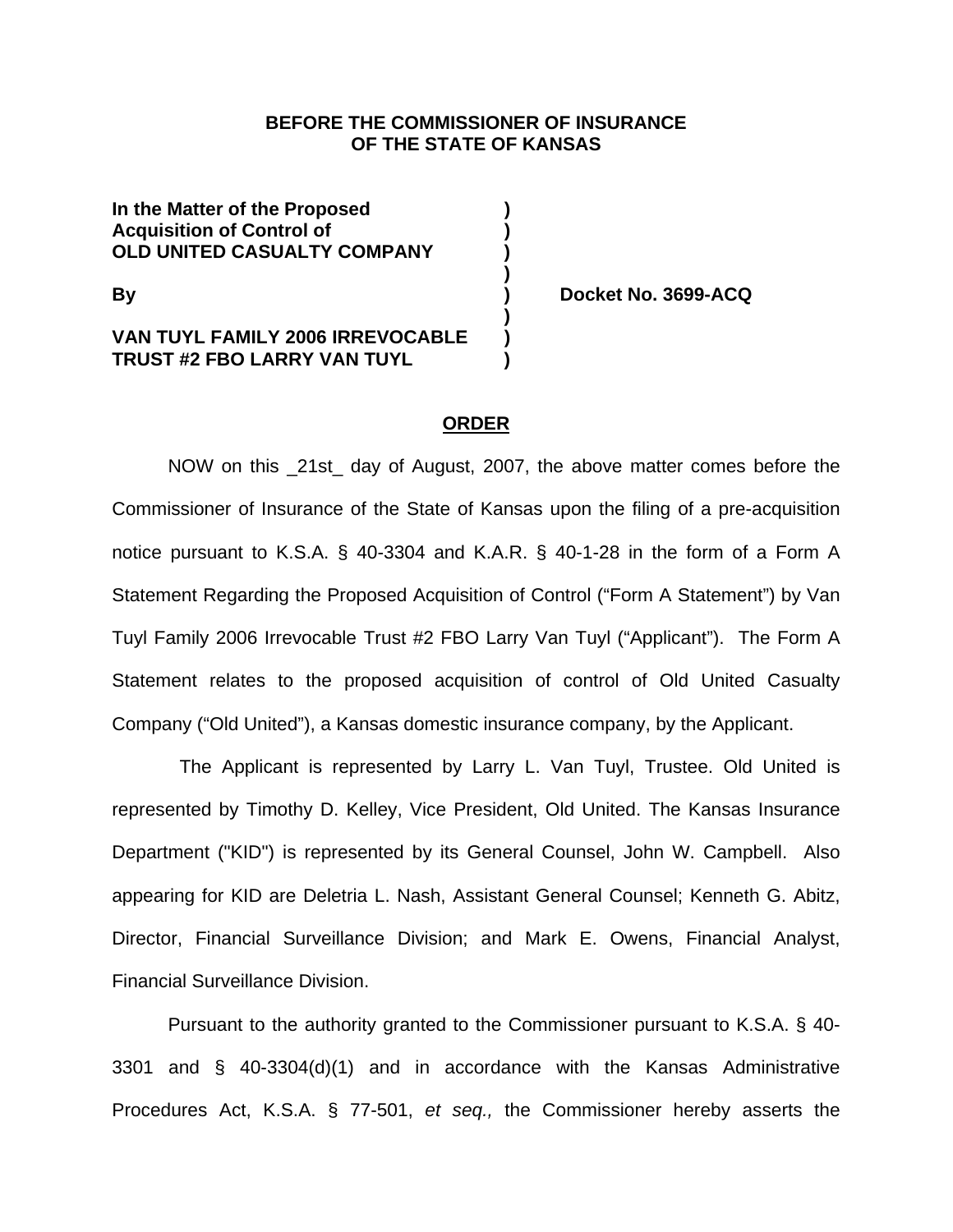following declarations of public interest and policy, findings of fact, conclusions of law, and orders, as follows:

### **DECLARATIONS OF PUBLIC INTEREST AND POLICY**

 The Commissioner finds and declares that it is consistent with the public interest and the interest of policyholders to permit insurers to:

(a) Engage in activities which would enable insurers to make better use of management skills and facilities;

(b) diversify into new lines of business through acquisition and/or organization of subsidiaries;

(c) have free access to capital markets which could provide funds for insurers to use in diversification programs;

(d) implement sound tax-planning conclusions; and

(e) serve the changing needs of the public and adapt to changing conditions of the social, economic and political environment so that insurers are able to compete effectively and to meet the growing public demand for institutions capable of providing a comprehensive range of financial services.

The Commissioner further finds and declares that the policies and purposes in K.S.A. § 40-3301, *et seq.,* promote the public interest by:

(a) facilitating the achievement of the objectives enumerated in K.S.A. 40- 3301 and set out above;

(b) requiring disclosure of pertinent information relating to changes in control of an insurer;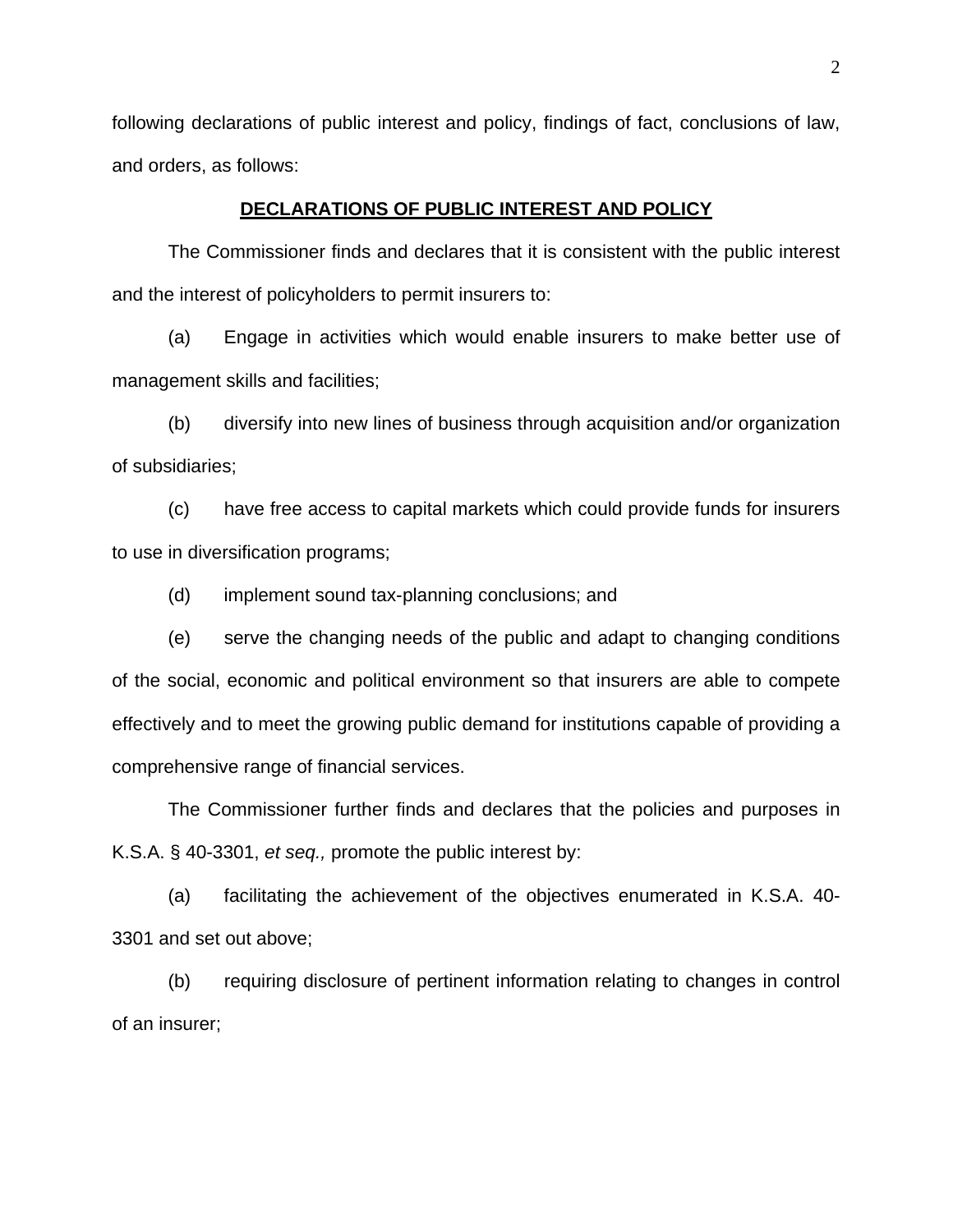(c) requiring disclosure by an insurer of material transactions and relationships between the insurer and its affiliates, including certain dividends paid by the insurer; and

(d) providing standards governing material transactions between an insurer and its affiliates.

#### **FINDINGS OF FACT AND CONCLUSIONS OF LAW**

The findings and conclusions stated herein are based upon the statements made by Applicant in the Form A Statement and accompanying documents made under oath and filed with KID by the Applicant pursuant to K.S.A. § 40-3304(b) and K.A.R. § 40-1- 28.

1. Significant documents have been reviewed by representatives of the Financial Surveillance and Legal Division of KID, and the Commissioner has had the benefit of their technical expertise and advice as provided in K.S.A. § 77-546(c).

 2. The purpose of the filing of the Form A Statement is to seek authority from KID for the proposed acquisition of control of Old United by the Applicant. The terms and conditions of the proposed acquisition are more fully set forth in the Form A Statement filed with the Commissioner dated July 1, 2007, pursuant to the Kansas Insurance Holding Companies Act, K.S.A. § 40-3301, *et seq.*

 3. Applicant submitted various Exhibits to the Form A Statement, including, but not limited to, the Stock Purchase Agreement By and Among Cecil L. Van Tuyl, of Dallas County, Texas, as Grantor; Larry L. Van Tuyl, of Dallas County, Texas; P. Stanley Reed, of Maricopa County, Arizona; and Michael Pacheco, of Maricopa County, Arizona, collectively as Trustee; and Peter L. Woodsmall, of Johnson County, Kansas,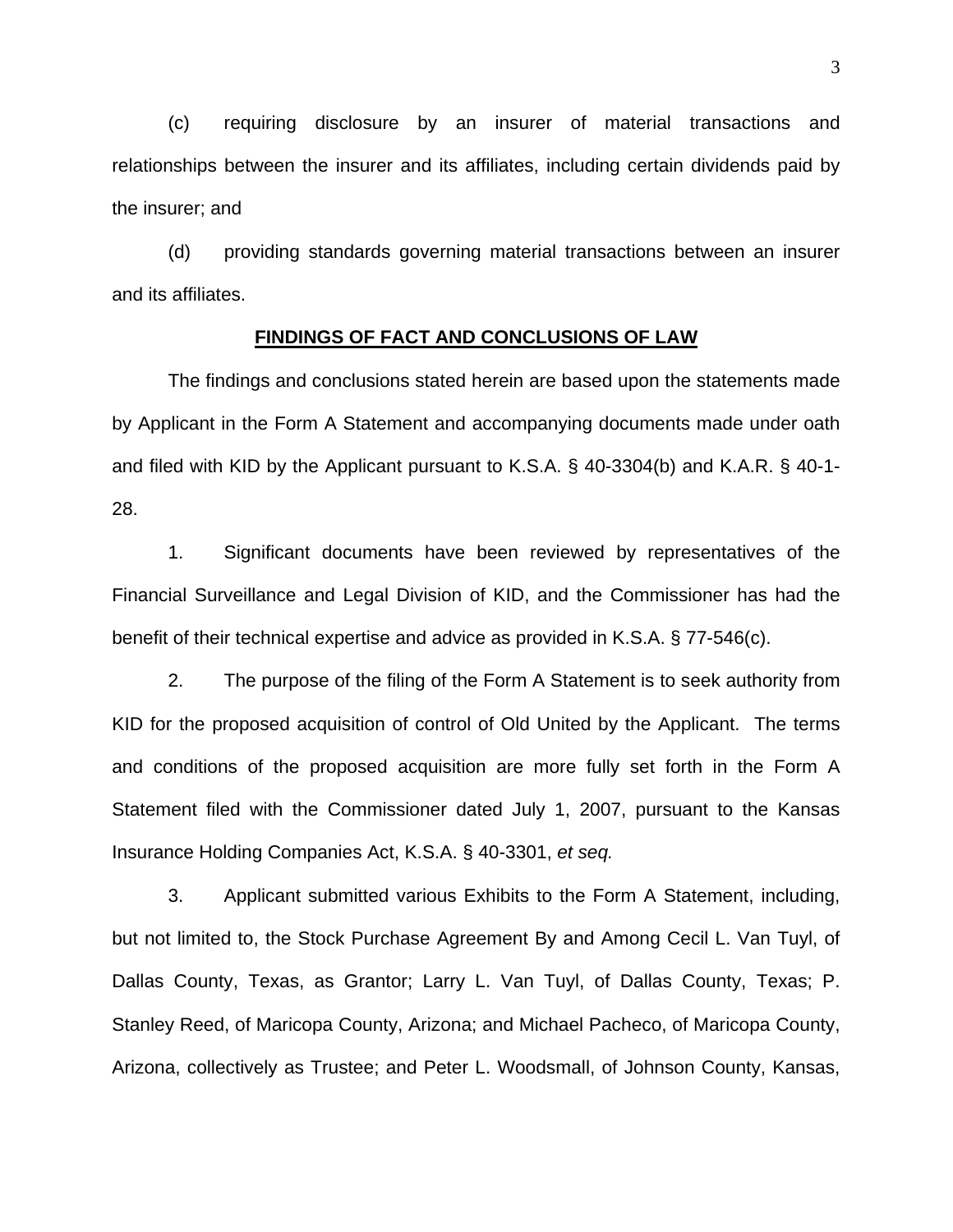as Special Trustee of the Applicant dated October 29, 2006, organization charts, and financial statements.

4. A "Disclaimer of Control" of the Applicant, dated May 29, 2007, has been submitted, and approved herein by KID, for Larry L. Van Tuyl, P. Stanley Reed, and Michael Pacheco, the three named trustees of the Applicant; therefore, these individuals are not listed as Applicants.

5. The staff of KID have inspected and reviewed the contents of the Form A Statement and Exhibits attached thereto, to the extent necessary, and found that the filing of the Form A Statement and Exhibits are in accordance with K.S.A. § 40-3304 and K.A.R. § 40-1-28 and that the Form A Statement and Exhibits have provided the information required under Kansas statutes to enable the Commissioner to render a decision on the application.

6. Old United Casualty Company, a Kansas stock property and casualty company, was organized under the laws of Kansas on May 20, 1988 and was admitted to Kansas on April 20, 1989.

7. The Van Tuyl Family 2006 Irrevocable Trust #2 FBO Larry Van Tuyl, an irrevocable trust dated October 29, 2006, was established by Cecil L. Van Tuyl as Grantor for the benefit of Larry L. Van Tuyl.

8. Larry L. Van Tuyl, P. Stanley Reed, and Michael Pacheco are trustees for Applicant.

9. Van Enterprises, Inc. ("Van Enterprises"), a Kansas company, owns 100 percent of Old United Casualty.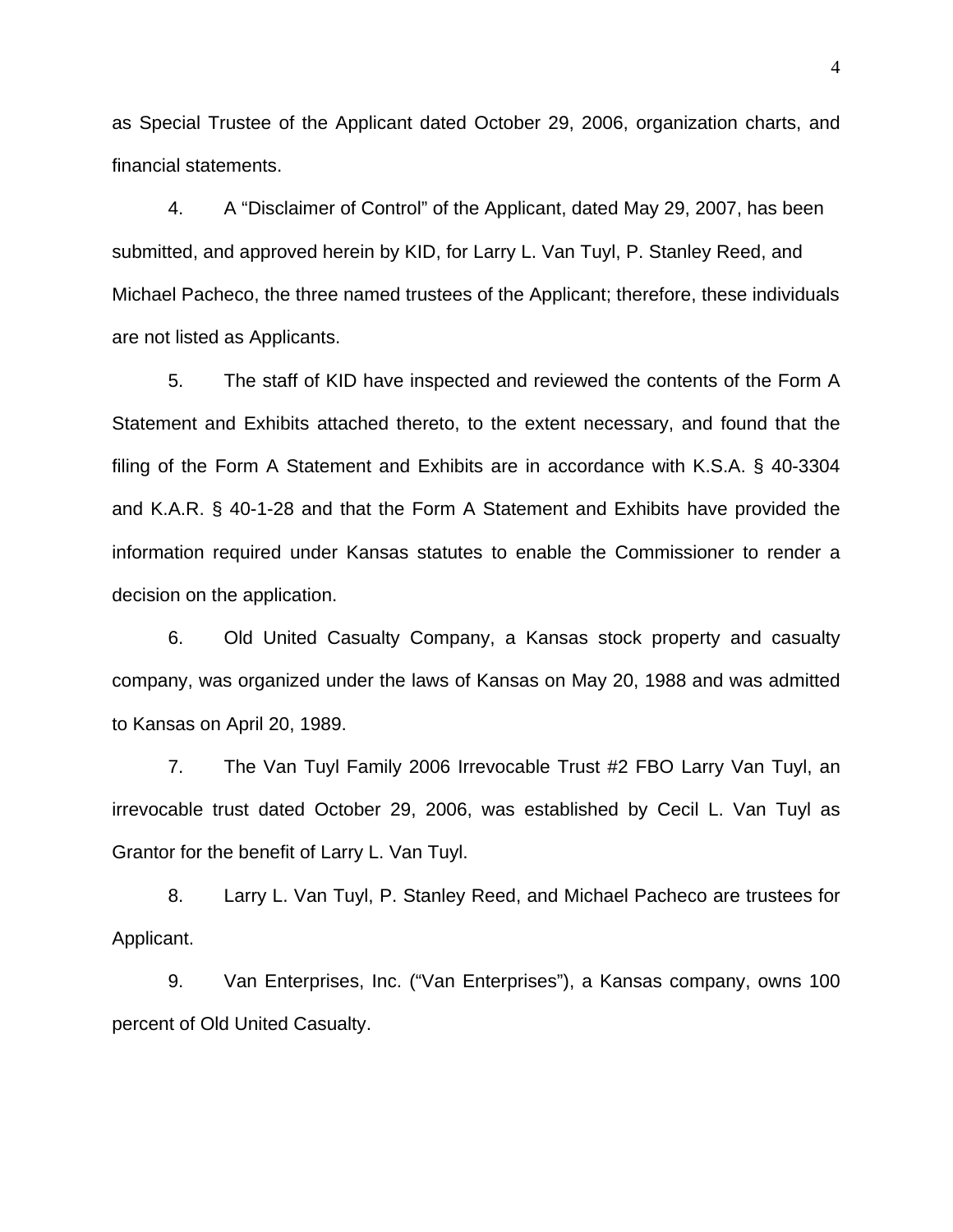10. The Van Tuyl Family 2006 Irrevocable Trust FBO Larry Van Tuyl, an irrevocable trust dated February 25, 2006, was established by Cecil L. Van Tuyl as Grantor for the benefit of Larry L. Van Tuyl.

11. On April 28, 2006, Cecil L. Van Tuyl, by and through his revocable trust, the Cecil L. Van Tuyl Trust, sold 100 percent of the non-voting common stock and 100 percent of the non-voting preferred stock to the Van Tuyl Family 2006 Irrevocable Trust FBO Larry Van Tuyl dated February 25, 2006.

12. At the closing of this acquisition, Applicant will own 40 percent of the outstanding voting common stock of Van Enterprises. The remaining 60 percent of the outstanding voting common stock will be in the possession of Cecil L. Van Tuyl (by and through his revocable trust, the Cecil L. Van Tuyl Trust).

13. Van Enterprises will be the immediate controlling person, while the Cecil L. Van Tuyl Trust will be the ultimate controlling person of Old United.

 14. Applicant will acquire control of Old United through the purchase of 1,000 of the 2,500 outstanding shares of the voting common stock of Van Enterprises, which owns all of the outstanding shares of the voting common stock in Old United.

15. Applicant filed a draft copy of the Form A Statement with KID on or about July 1, 2007 and subsequently filed a duly certified copy of the Form A Statement with Exhibits on July 24, 2007.

16. Review of the evidence establishes that after the acquisition of control as proposed in the Form A Statement, Applicant will be able to satisfy the requirements necessary for maintaining the business of Old United to the satisfaction of any policyholders.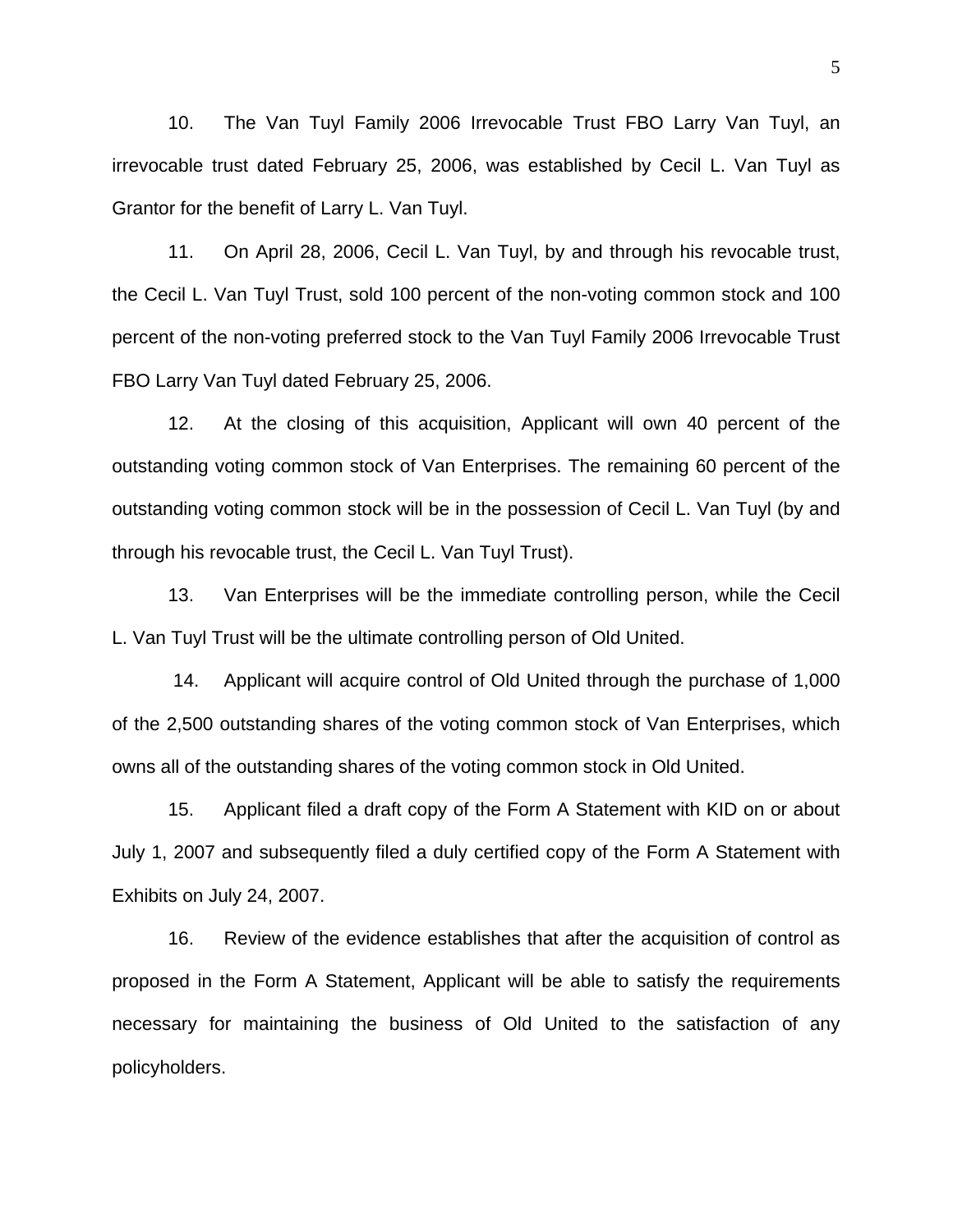17. The evidence establishes that, after the acquisition of control as proposed in the Form A Statement, Old United will be able to satisfy the requirements for the issuance of a license to write the line or lines of business for which they are presently licensed.

18. No evidence has been introduced to establish that the financial condition of Applicant will jeopardize the financial stability of Old United or prejudice the interests of any policyholders.

19. Evidence has been introduced which shows that Applicant has no plans or proposals to liquidate Old United, sell its assets, or consolidate or merge it with any person, or to make any other material change in its business or corporate structure or management which would be unfair and unreasonable to the policyholders of Old United and not be in the public interest.

20. Evidence has been introduced to establish that the competence, experience and integrity of those persons who will control the operations of Old United after the acquisition are such that it will be in the interests of the policyholders of the Old United and of the public interest to permit the acquisition.

21. Evidence has been introduced to establish that Applicant's acquisition of Old United will not be hazardous or prejudicial to the insurance-buying public.

22. The Form A Statement is in compliance with the provisions of the Kansas Insurance Holding Companies Act, K.S.A. § 40-3301, *et seq*. and K.A.R. § 40-1-28.

23. The evidence submitted supports approval of the proposed acquisition of control of the Insurer by the Applicant, subject to certain conditions and requirements.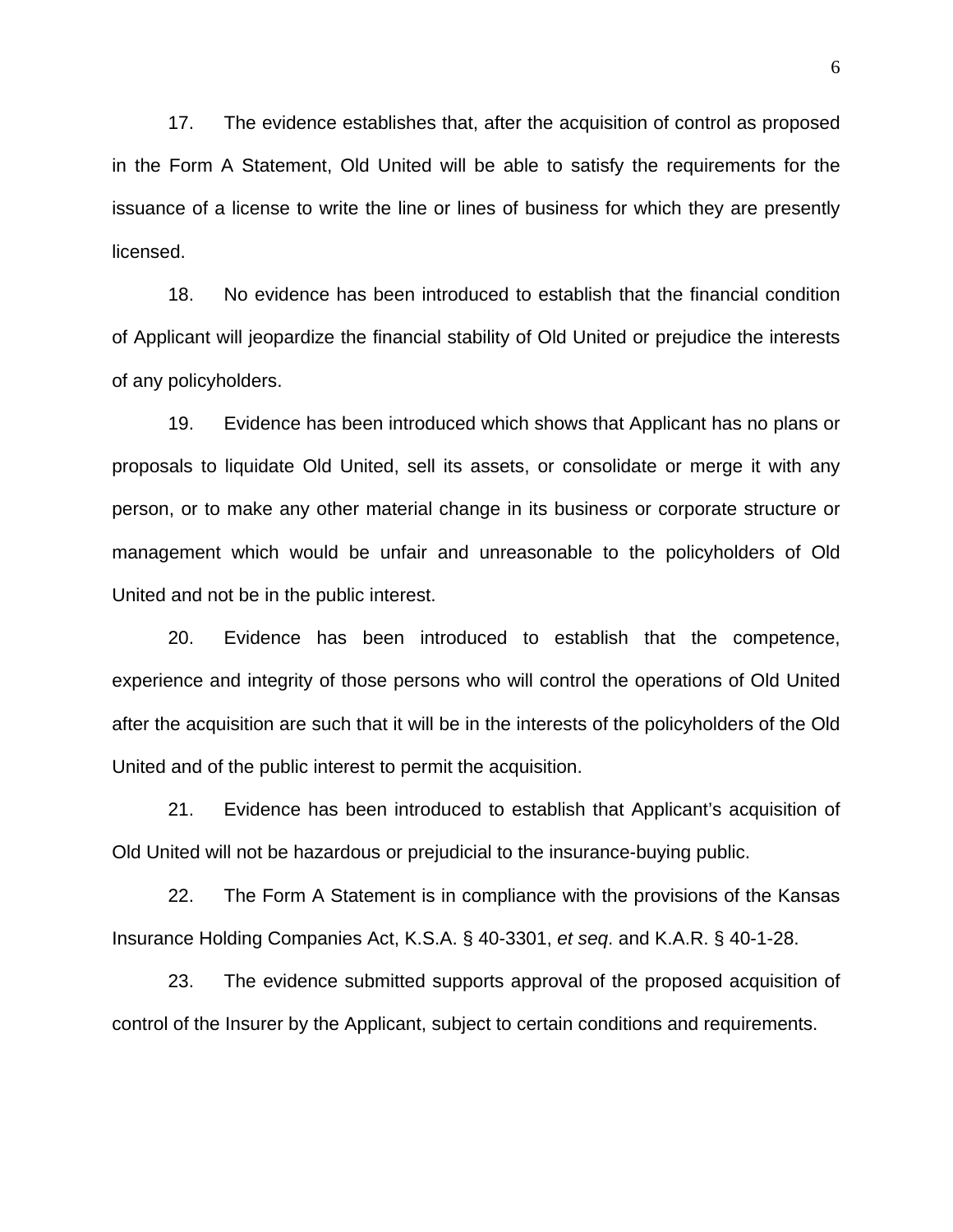**IT IS THEREFORE ORDERED BY THE COMMISSIONER OF INSURANCE THAT:** 

 1. The application by Van Tuyl Family 2006 Irrevocable Trust #2 FBO Larry Van Tuyl to acquire control of Old United in the manner set forth in the Form A Statement and Exhibits attached thereto is hereby approved pursuant to K.S.A. § 40- 3304, provided the acquisition is effected within sixty (60) days of the date of this Order.

 2. The Kansas Insurance Department shall be notified by the Applicant before any changes occur in the ownership of the shares of Van Enterprises, Inc., the immediate controlling person of Old United.

3. A copy of the executed stock/purchase agreement shall be submitted to the Kansas Insurance Department upon execution.

4. The Commissioner of Insurance retains jurisdiction over the subject matter of this proceeding and over the parties for the purpose of entering such further order or orders as may be deemed proper.

#### **Notice of Rights**

 Van Tuyl Family 2006 Irrevocable Trust #2 FBO Larry Van Tuyl is entitled to a hearing pursuant to K.S.A. § 77-537, the Kansas Administrative Procedure Act. If the Applicant desires a hearing, they must file a written request for a hearing with:

> John W. Campbell, General Counsel Kansas Insurance Department 420 S.W. 9th Street Topeka, Kansas 66612.

 This request must be filed within fifteen (15) days from the date of service of this Order. If any Applicant requests a hearing, the Kansas Insurance Department will notify them of the time and place of the hearing and information on the procedures, right of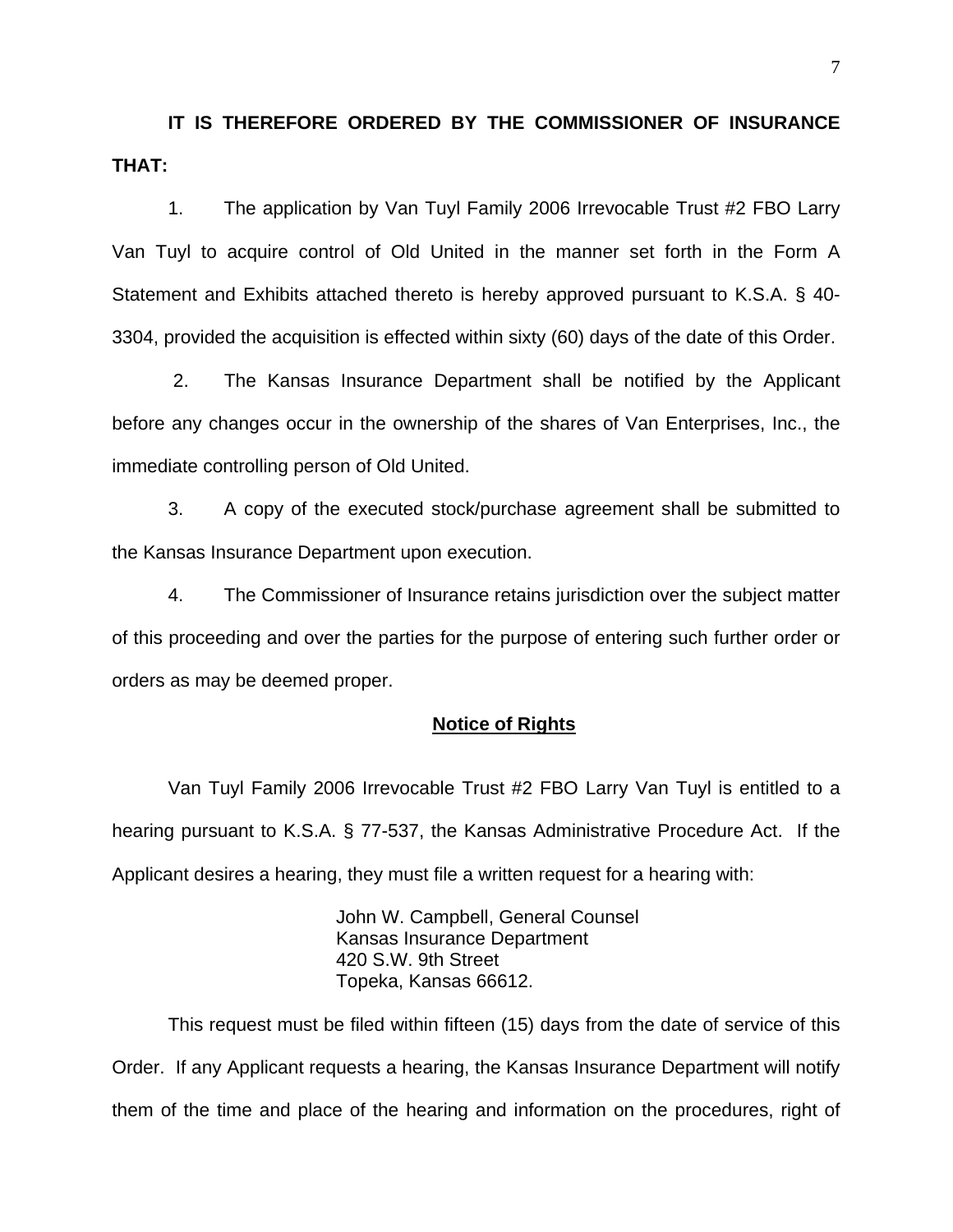representation, and other rights of parties relating to the conduct of the hearing, before commencement of same.

 If a hearing is not requested in the time and manner stated above, this Order shall become effective as a Final Order upon the expiration of time for requesting a hearing, pursuant to K.S.A. § 77-613. In the event any Applicant files a petition for judicial review, pursuant to K.S.A. § 77-613(e), the agency officer to be served on behalf of the Kansas Insurance Department is:

> John W. Campbell, General Counsel Kansas Insurance Department 420 S.W.  $9<sup>th</sup>$  Street Topeka, Kansas 66612

**IT IS SO ORDERED THIS \_\_21st\_\_ DAY OF \_\_AUGUST\_\_, 2007, IN THE CITY OF TOPEKA, COUNTY OF SHAWNEE, STATE OF KANSAS.** 



\_/s/ Sandy Praeger\_\_\_\_\_\_\_\_\_\_\_\_\_\_\_\_\_\_\_\_\_ Sandy Praeger Commissioner of Insurance

 \_/s/ John W. Campbell\_\_\_\_\_\_\_\_\_\_\_\_\_\_\_\_\_\_ John W. Campbell General Counsel

Submitted and approved by:

\_/s/ Deletria L. Nash\_\_\_\_\_\_\_\_\_\_\_\_\_\_\_\_ Deletria L. Nash Assistant General Counsel